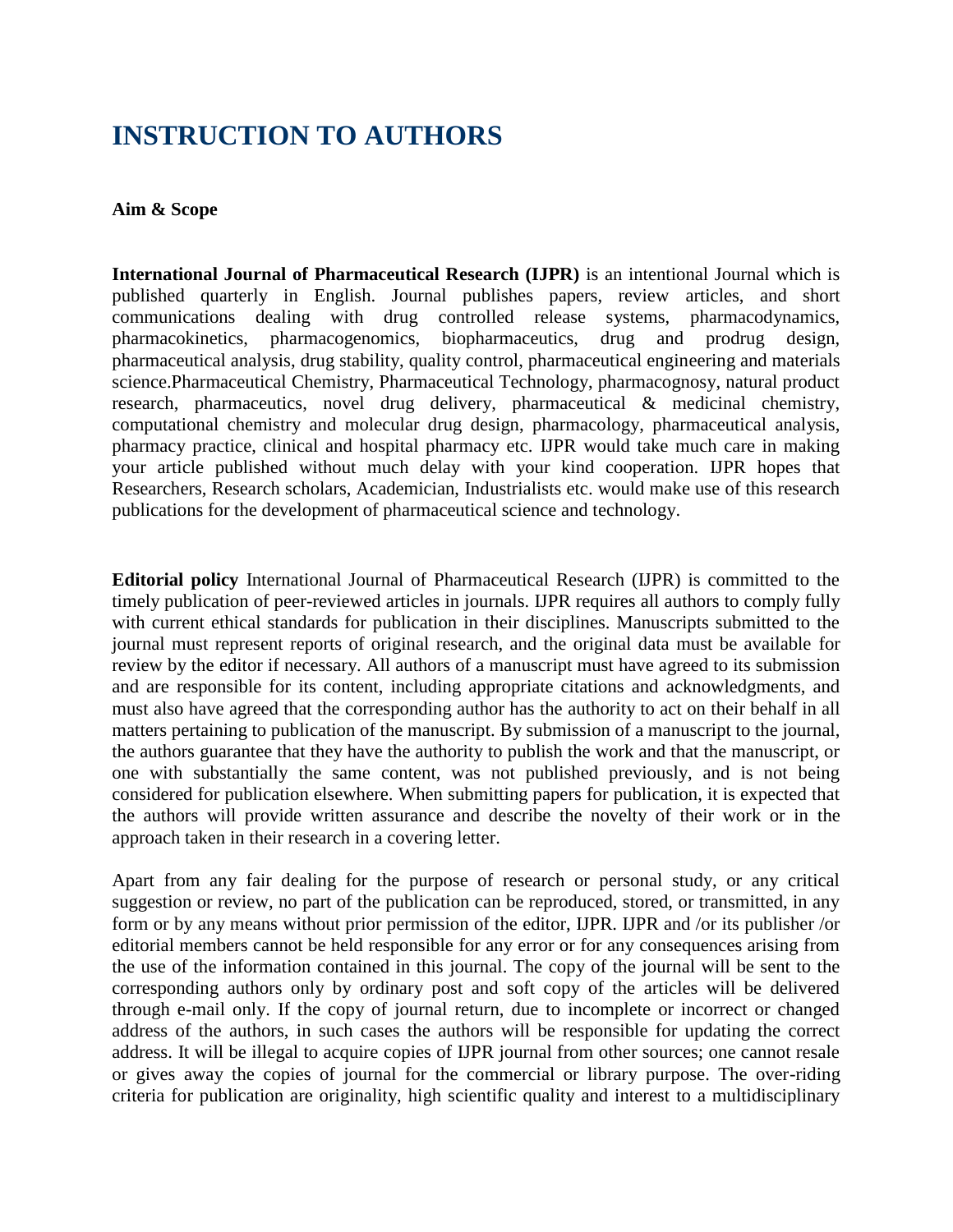audience. Papers not sufficiently substantiated by experimental detail will not be published. Any technical queries will be referred back to the author, although the Editors reserve the right to make alterations in the text without altering the technical content. It is the responsibility of authors/ contributors to obtain permissions for reproducing any copyrighted material. A copy of the permission obtained must be submitted when required.

IJPR insists on ethical practices in both human and animal experimentation. Evidence for approval by a local Ethics Committee (for both human as well as animal studies) must be supplied by the authors on demand. Animal experimental procedures should be as humane as possible and the details of aesthetics and analgesics used should be clearly stated. The ethical standards of experiments must be in accordance with the guidelines provided by the CPCSEA (animal) and ICMR (human). The journal will not consider any paper which is ethically unacceptable. A statement on ethics committee permission and ethical practices must be included in all research articles under the "Materials and Methods" section. Authors must be careful when they reproduce text, tables or illustrations from other sources. Plagiarism will be viewed seriously. All accepted papers are subject to editorial changes.

All rights are reserved to Editor-in-chief, IJPR.

## **Submission of manuscripts**

Authors are strongly encouraged to submit their manuscripts electronically by online manuscript submission system of IJPR (www.ijpronline.com).

#### **Review process**

All manuscripts are anonymously reviewed by the editors, members of the editorial board, advisory board or qualified reviewers. When a manuscript is submitted to the journal, it is given a number and assigned to two reviewers. The reviewers operate under strict guidelines and are expected complete their reviews quickly. Within 6 to 8 weeks after submission, the corresponding author will be notified of the editor's decision to accept without change, recommended for modification, further review, or reject. When modifications are requested, the corresponding author must either submit the modified version or withdraw the manuscript. Manuscripts that have been rejected, or withdrawn after being returned for modification, may be resubmitted if the major criticisms have been addressed. The cover letter must state that the manuscript is a resubmit, and the former manuscript number should be provided in the appropriate field on the submission form.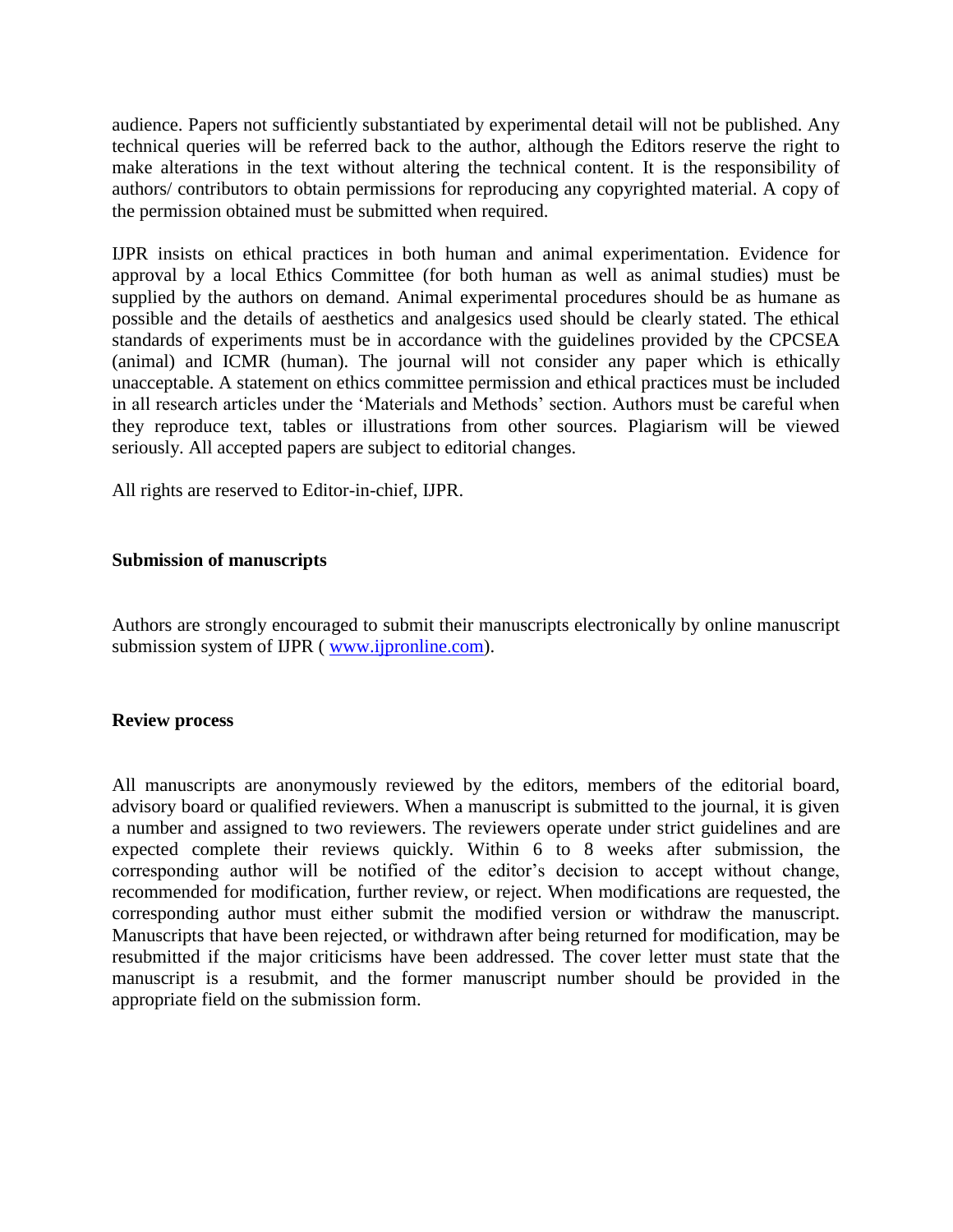# **Online Submission of Manuscripts**

All manuscripts must be submitted on-line through the website www.ijpronline.com. (Please give direct link) First time users will have to register at this site. Submit articles after logging into the site using their user name and password. Authors do not have to pay for submission or processing of articles. The contributor may provide names of two or three qualified reviewers who have had experience in the subject of the submitted manuscript, but who are not the members of the institutes as the contributor/s. However, the selection of these reviewers is at the sole discretion of the editor. When you submit an article, the following items must be included. Manuscripts that do not adhere to the following instructions will be returned to the corresponding revision before undergoing peer review.

- 1. Cover letter- Format available on website.
- 2. Article Type-Review article/Research article/Short communication
- 3. Subject-Pharmaceutics/Biotechnology/Pharmaceuticalchemistry/Quality Assurance/Pharmacology/Pharmacognosy
- 4. Corresponding Author- Name
- 5. Co-Authors- Name
- 6. Corresponding author- Address, City, Zip Code, Mobile number
- 7. Title- Times New Roman, 14 sizes.
- 8. Abstract- 150-250 words
- 9. Key words- 3-6
- 10. Upload article- (Article File)

(a) Submit as a .doc (MS 2003 version) /.rtf file. Do NOT submit as a .docx or PDF file.

(b) Article file should be including following: Title, Abstract, Keywords, Main text including Tables, Graphics, Photograph, Figure and References. (c) Max size not more than 4 MB

11. Note- On successful uploading of your article will get one Manuscript ID number in your account for all future correspondence.

# **Preparation of Manuscript**

The manuscripts must be type-written in clear, grammatically correct English with no typographical errors. Manuscripts that do not meet the minimal requirements for English grammar and composition will be rejected immediately. Manuscripts with text that is faint or illegible or with substandard illustrations will be returned to the authors.

Neatly type every portion of the manuscript with 1.5 times of spacing (a minimum of 6 mm between lines) and 2.54 cm margins on all sides, including figure legends, table footnotes and references. The manuscript should be prepared and numbered consecutively as follows: Title page, Abstract, Introduction, Materials and methods, Results and discussion, Conclusion,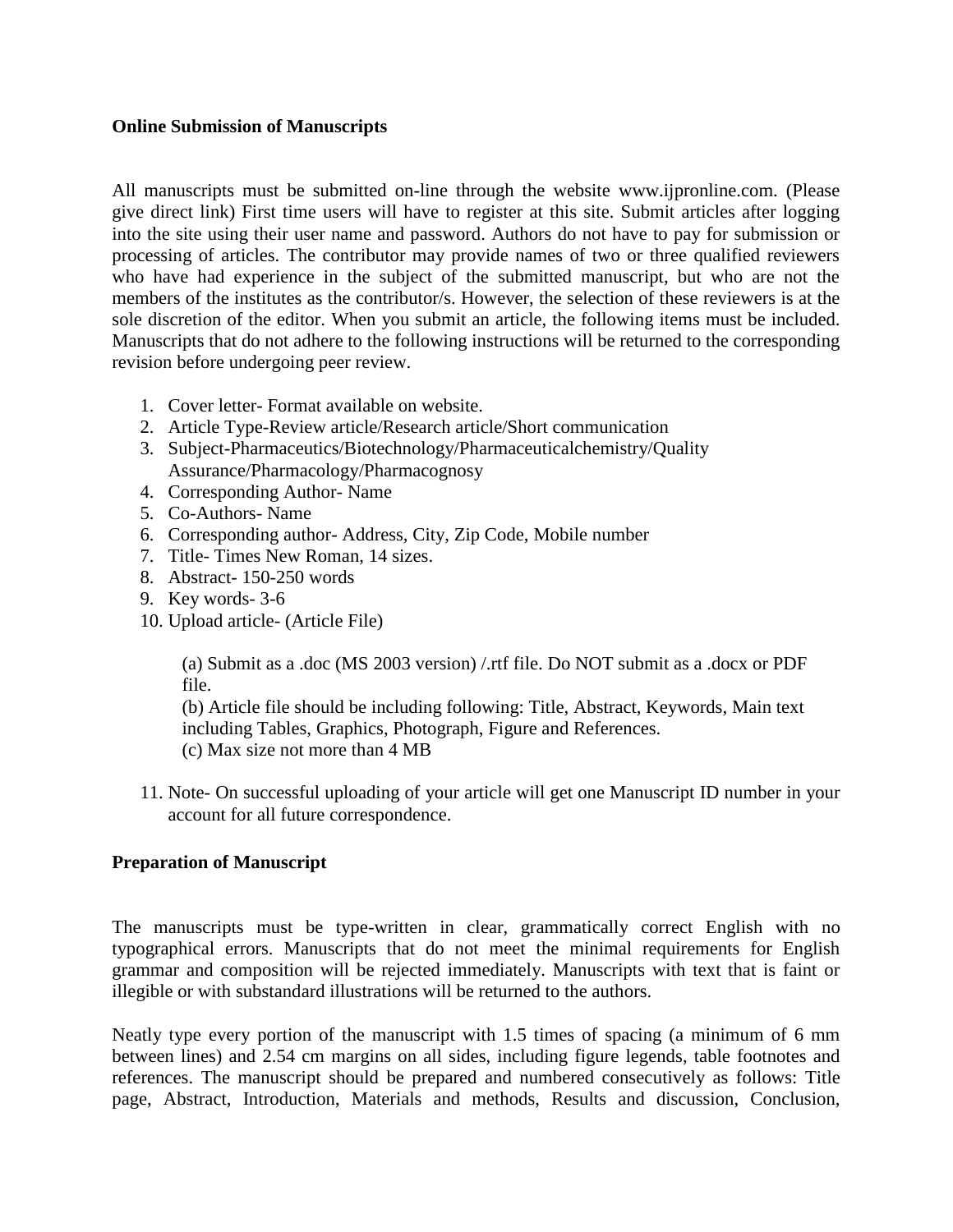Acknowledgements, References, Tables and Figures.

Use Times New Roman 12 sizes font type, throughout the manuscript. Leave one space after a comma, except in chemical names. For the identification of pharmaceutical substances, the International Nonproprietary Names (INN) proposed and recommended by the WHO should be used. For the units of measurement, the use of the International System of Units (SI) is recommended: m (meter), g (gram), kg (kilogram), μg (microgram), s (second), min (minute), h (hour), d (day), y (year), l (litre), μl (microlitre), ng/ml not ng•ml-1 and r/min not rpm. Excessive abbreviations should be avoided and abbreviations other than those acknowledged, uniform and standard should be contained in brackets at their first use.

# **Title page**

Please give the title (capital for first character), running title (not to exceed 50 characters and spaces), name of each author and an asterisk placed after the name of the corresponding author, address (es) of the institution(s) at which the work was performed, each author's affiliation, and a footnote including the complete mailing address, a single telephone number, and a single email address for the corresponding author.

# **Abstract**

A structured abstract not exceeding 250 words should be arranged. Avoid abbreviations and references, and do not include diagrams. The abstract with keywords should be typed on a separate sheet.

**Keywords:** Below the abstract, type 3-6 keywords or short phrases suitable for indexing.

# **Introduction**

The introduction should not be an extensive literature review although it should provide sufficient background information for the reader to understand and evaluate the results of the present study without referring to previous publications on the same topic.

# **Materials and methods**

The Methods section should only include information that was available at the time the study was planned or protocol written; all information obtained belongs to the results section. Mentioned model, make and name of manufacturer for each instrument used in the study.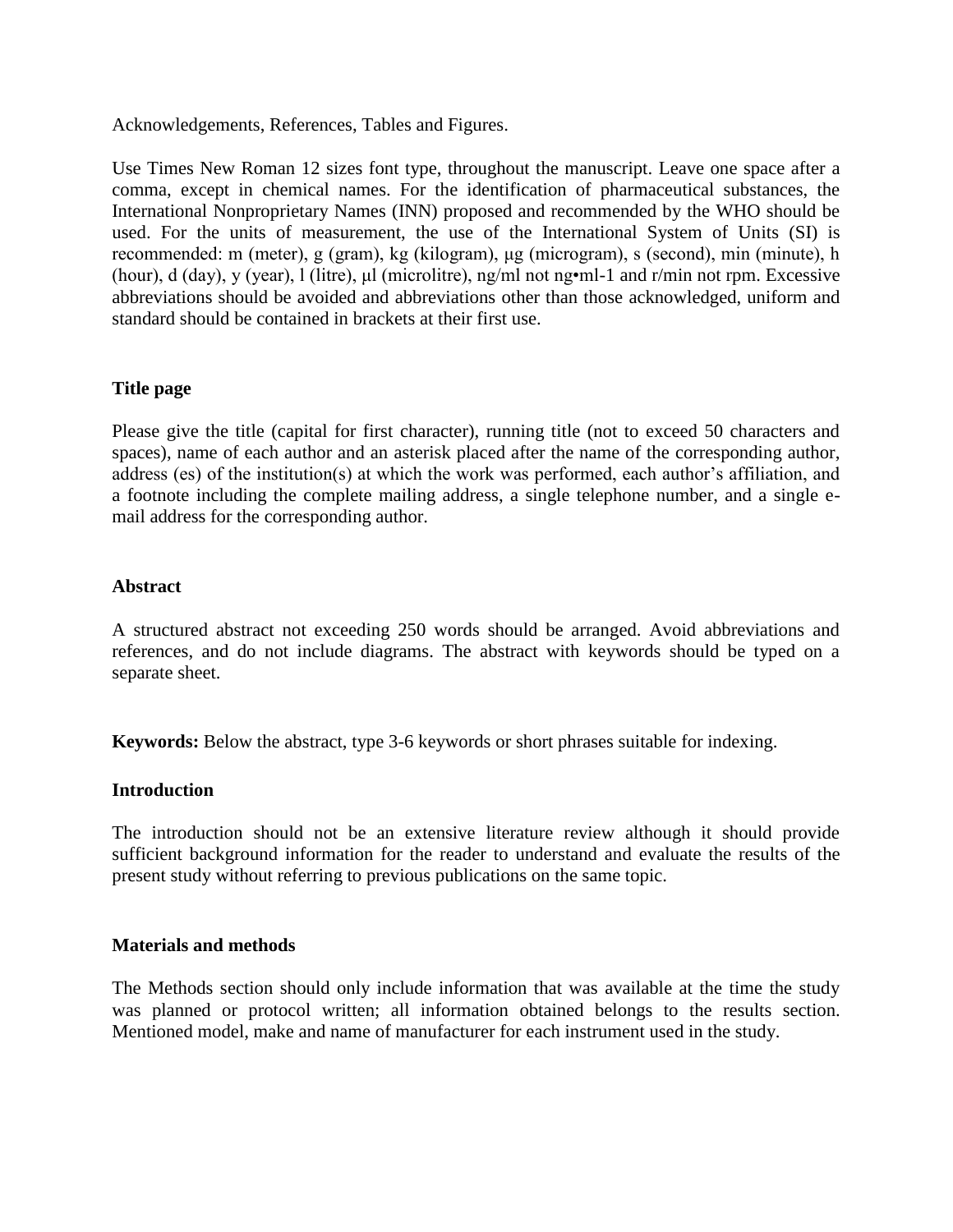## **Selection and Description of Participants**

Describe your selection of the observational or experimental participants (patients or laboratory animals, including eligibility and exclusion criteria and a description of the source population. Because the relevance of such variables as age and sex to clear, authors should explain their use when they are included in a study report; for example, authors should explain why only subjects of certain were excluded. The guiding principle should be clarity about how and why a study was done in a particular way. When authors use variables such define how they measured the variables and justify their relevance.

# **Technical information**

Identify the methods, apparatus (give the manufacturer's name and address in parentheses), and procedures in sufficient reproduce the results. Give references to established methods, including statistical methods; provide references and brief descriptions published but are not well known; describe new or substantially modified methods, give reasons for using them, and evaluate their limitations. Chemicals used, including generic name(s), dose(s), and route(s) of administration. Reports of randomized clinical trials should present information on all major study elements, including the protocol, assignment of interventions concealment of allocation to treatment groups, and the method of masking (blinding).

# **Ethics**

When reporting studies on human, indicate whether the procedures followed were in accordance with the ethical standards of the responsible (institutional or regional) and When reporting experiments on animals, indicate whether the institution"s or a national research national law on the care and use of laboratory animals was followed. Animal be as humane as possible and the details of anaesthetics and analgesics used should be clearly stated. The ethical standards of experiments must guidelines provided by the CPCSEA (animal) and ICMR (human). The journal will not consider any paper which is ethically unacceptable. A statement permission and ethical practices must be included in all research articles under the "Materials and Methods" section.

#### **Statistics**

Whenever possible quantify findings and present them with appropriate indicators of measurement error or uncertainty (such as confidence intervals). (such as dropouts from a clinical trial). When data are summarized in the Results section, specify the statistical methods used to analyze them. Terms in statistics, such as 'random' (which implies a randomizing device), 'normal', 'significant', 'correlations', and 'sample'. Define statistical terms, Specify the computer software used. Use upper italics (P 0.048). For all P values include the exact value and not less than 0.05 or 0.001.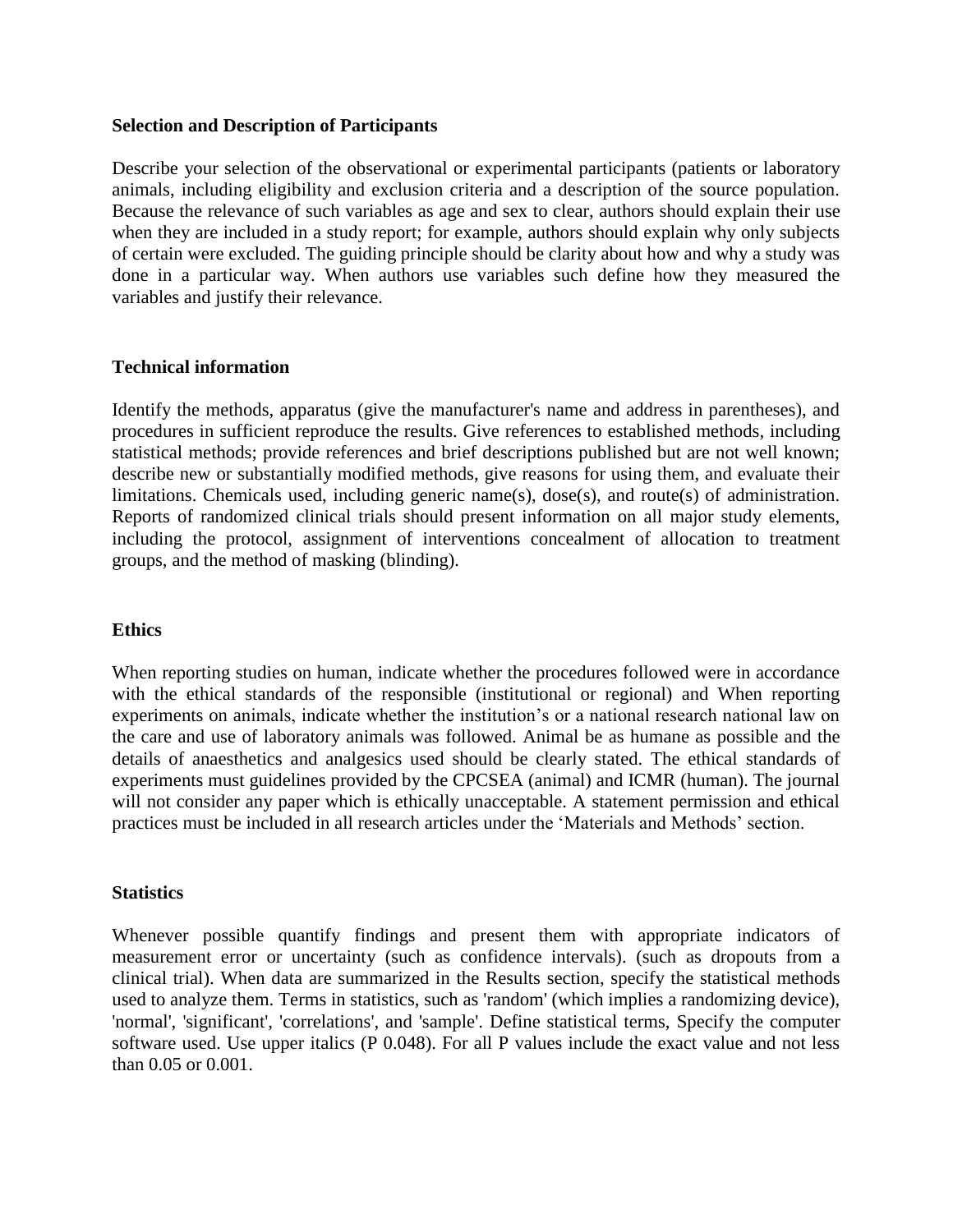## **Results and Discussion**

Present your results in a logical sequence in the text, tables, and illustrations, giving the main or most important findings first. Do not repeat in illustrations; emphasize or summarize only important observations. Extra or supplementary materials and technical detail can be placed in an but will not interrupt the flow of the text; alternatively, it can be published only in the electronic version of the journal. When data are summarized in the Results section, give numeric results not only as derivatives (for example, percentages) but also as the absolute derivatives were calculated, and specify the statistical methods used to analyze them. Restrict tables and figures to those needed to explain the its support. Use graphs as an alternative to tables with many entries; do not duplicate data in graphs and tables. "Where scientifically appropriate, such as age and sex should be included. Include summary of key findings, Strengths (study question, study design, data collection, analysis and interpretation); what this study adds to the available evidence, effects on patient care and health Controversies raised by this study; and Future research directions. Do not repeat in detail data or other material given in the Introduction. In particular, contributors should avoid making statements costs unless their manuscript includes economic data and analyses. Avoid claiming priority and alluding to work that has not been completed.

# **Conclusion**

A short, paragraph summarizing the most important finding(s) of the research is required.

# **Acknowledgments**

The source of any financial support, gifts, technical assistance and advice received for the work being published must be indicated in the Acknowledgments section.

# **References**

Literature citations in the text must be indicated by Arabic numerals in square bracket. Each reference separately in the order it appears in the text. The references should be cited at the end of the manuscript in the order of their appearance in the text.

#### **Standard Journal Article**

Author(s) of article (Surname initials), Title of article, Journal title (full name), Year of publication; Volume number (issue number): Page numbers. (If more than six authors, then first three shall be listed followed by et al.) Shah DP, Jani GK, Modification and Characterization of Gellan Gum, Pharmaceutical Technology, 2009; 33(7): 48-58.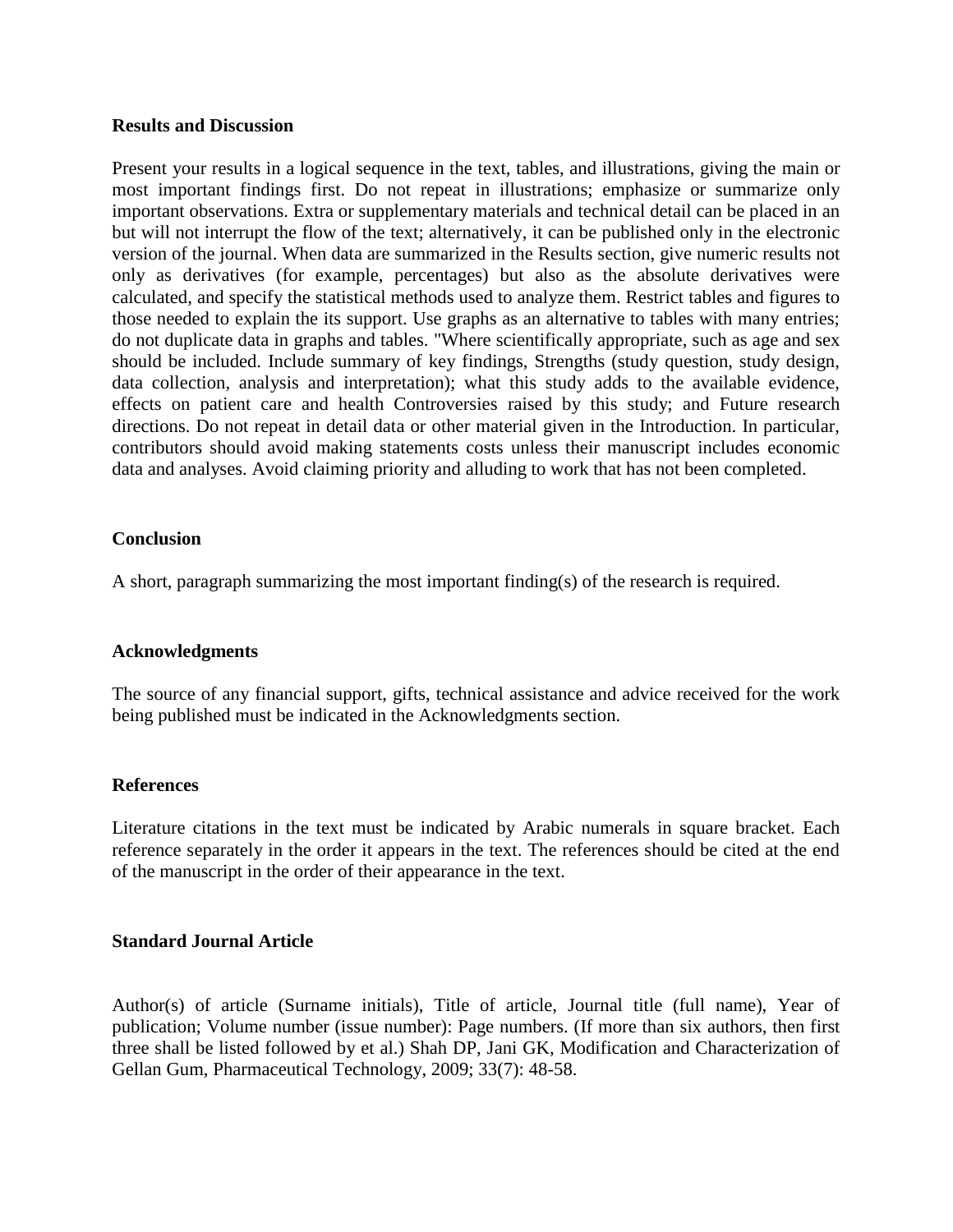# **Books and other Monographs**

Author(s) of Book (Surname initials). Title of Book. Edition. Publisher; Place of publication; Year of publication.

## **Personal author(s)**

Eisen HN. Immunology: an introduction to molecular and cellular principles of the immune response. 5th Edition. New York: Harper and Row; 1974.

# **Chapter or Article in a book**

Author(s) of Chapter (Surname initials). Title of Chapter. In: Editor(s) name, Editors. Title of Book. Place of publication: Publisher; Year of publication, Page numbers. Kelly HW and Sorknes CA. Asthma, Dipiro JT, Talbert RL, Yee GC, Matzke TR, Wells BG, Posey LM, Pharmacotherapy- A Pathophysiological Aproch, Sixth Edition, The McGraw-Hill; 2005.504

## **Patent**

Larsen CE, Trip R, Johnson CR, inventors; Novoste Corporation, assignee. Methods for procedures related to the electrophysiology of the heart. US patent 5529 067. 1995. **LIMITATIONS FOR PAPERS SUBMITTED UNDER EACH CATEGORY** 

| <b>Article type</b>     | Abstract:<br>of words | No. Key<br>No. of words of characters | words: Running title No. Tables/Figures |                     |
|-------------------------|-----------------------|---------------------------------------|-----------------------------------------|---------------------|
| <b>Review Article</b>   | $\approx$ 250         | 3-6                                   | < 50                                    | Max. total of Five  |
| <b>Research Article</b> | < 250                 | 3-6                                   | < 50                                    | Max. total of Eight |
| Short                   | 'NR                   | NR                                    | $<$ 50                                  | Max total of Three  |
| Communication           |                       |                                       |                                         |                     |

NR = Not Required

Tables

1. Table must be prepared using "Table" function in word file.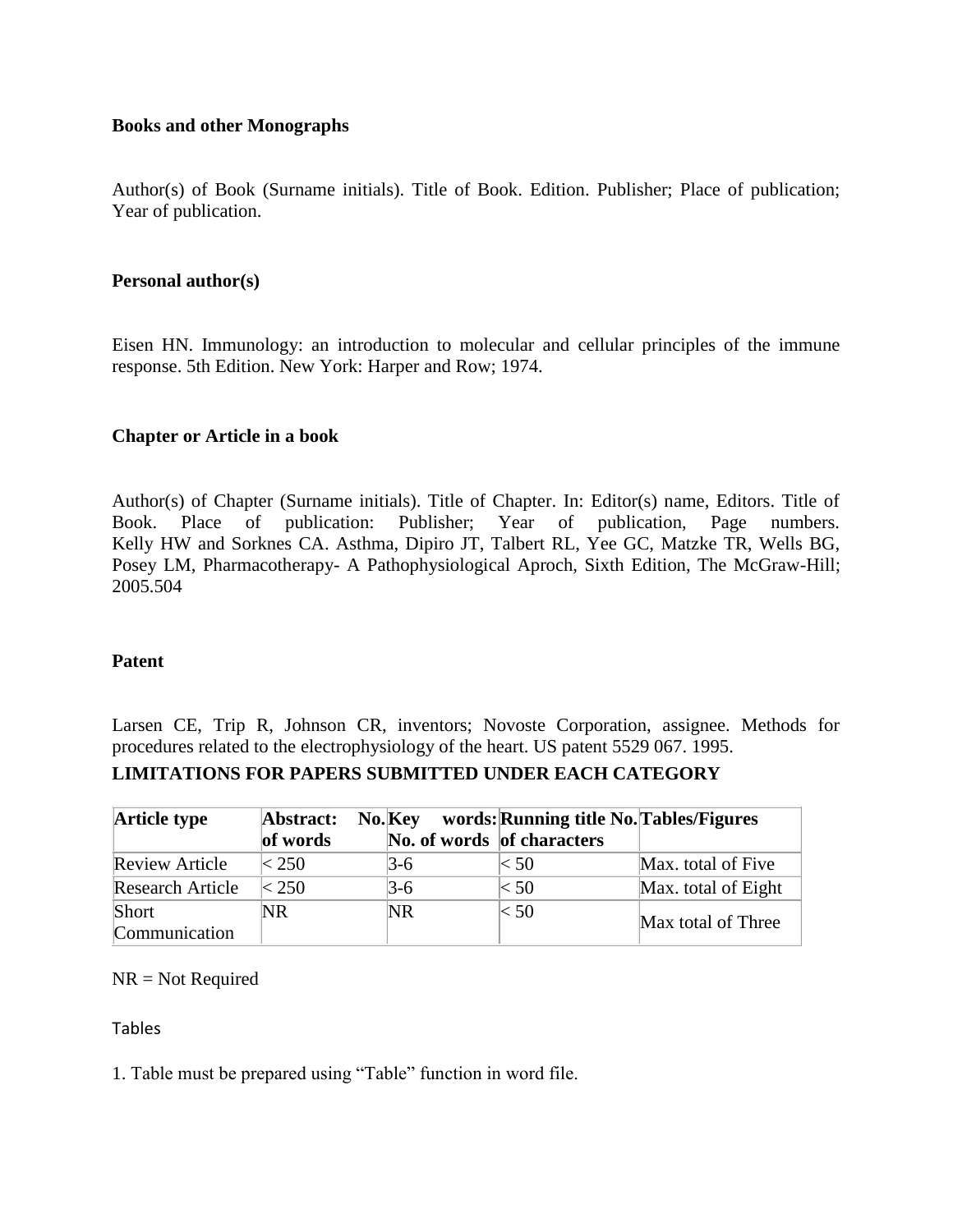2. Tables should be self-explanatory and should not duplicate textual material.

3. Tables with more than 10 columns and 25 rows are not acceptable.

4. Number tables, in Arabic numerals, consecutively in the order of their first citation in the text and supply a brief title for each.

5. Place explanatory matter below table which includes all non-standard abbreviations that are used in each table.

# **Figures**

1. Upload the images in JPEG format. The file size should be within 4 MB in size while uploading. Send sharp, glossy, un-mounted, color inches and width of 6 inches at the time of submitting the revised manuscript.

2. Figures should be numbered consecutively according to the order in which they have been first cited in the text.

3. Labels, numbers, and symbols should be clear and of uniform size. The lettering forfigures should be large enough to be legible after column.

4. Symbols, arrows, or letters used in photomicrographs should contrast with the background and should marked neatly with transfer type

5. Titles and detailed explanations belong in the legends for illustrations not on the illustrations themselves.

6. All graphs, scatter-grams or histograms etc., must be prepared using available software like MS Excel etc.

7. The photographs and figures should be trimmed to remove all the unwanted areas.

8. If a figure has been published elsewhere, acknowledge the original source and submit written permission from the copyright holder to reproduce should appear in the legend for such figures.

9. Legends for illustrations: Type or print out legends (maximum 40 words, excluding the credit line) for illustrations using double spacing, to the illustrations. When symbols, arrows, numbers, or letters are used to identify parts of the illustrations, identify and explain each one scale (magnification) and identify the method of staining in photomicrographs.

# **Formula and Equations**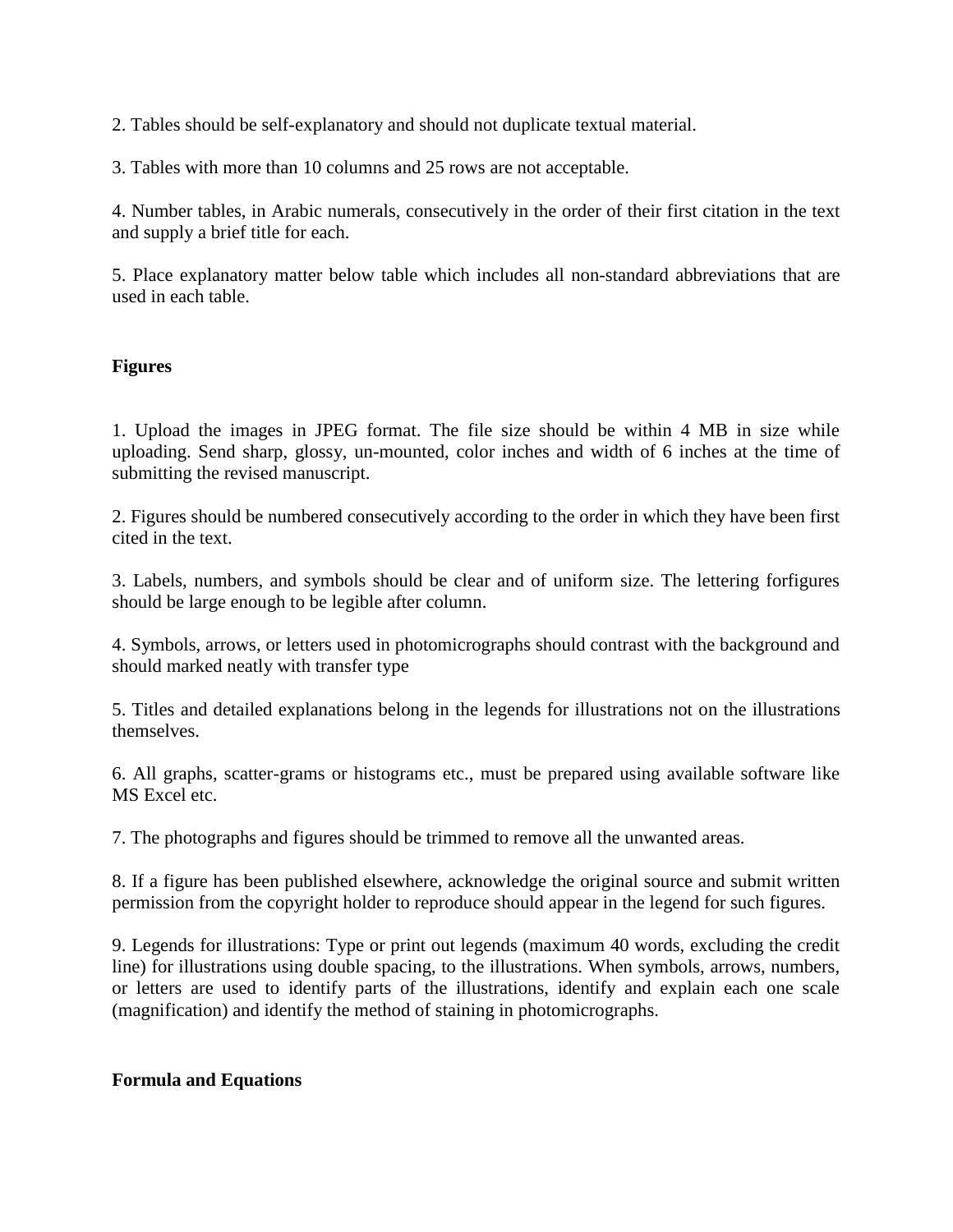Structural and chemical formula, process flow diagrams and complicated mathematical expressions should be very clearly presented. All subscripts, Greek letters and unusual characters must be identified. Structural and chemical formulae as well as process flow diagrams should be prepared in the same way as graphs.

## **Review articles**

Review articles should be about 15 journal pages and contain up-to-date information providing comprehensive coverage of relevant literature. Review articles should preferably be written by scientists who have in-depth knowledge of the topic. All format requirements are similar to those applicable to Research papers. Review Articles need not be divided into sections such as Materials and methods, Results and discussion, but should definitely have an abstract and introduction.

## **Short Communication**

Short communication should be about 3 journal pages and include important scientific  $\&$ comprehensive work. All format requirements are similar to those applicable to Research Article, but should have definitely had an abstract and introduction.

#### **Sending a revised manuscript**

While submitting a revised manuscript, contributors are requested to include, the 'Referees' remarks along with point to point clarification at the beginning mark the changes as underlined or colour text in the article.

# **Reprints and Proofs**

IJPR provides no free printed reprints. Authors can purchase reprints, payment for which should be done at the time of submitting the proofs.

#### **Manuscript submission, processing charges**

IJPR does not charge the authors or authors' institutions for the submission  $\&$  processing of papers.

#### **Proofreading and Publication charges**